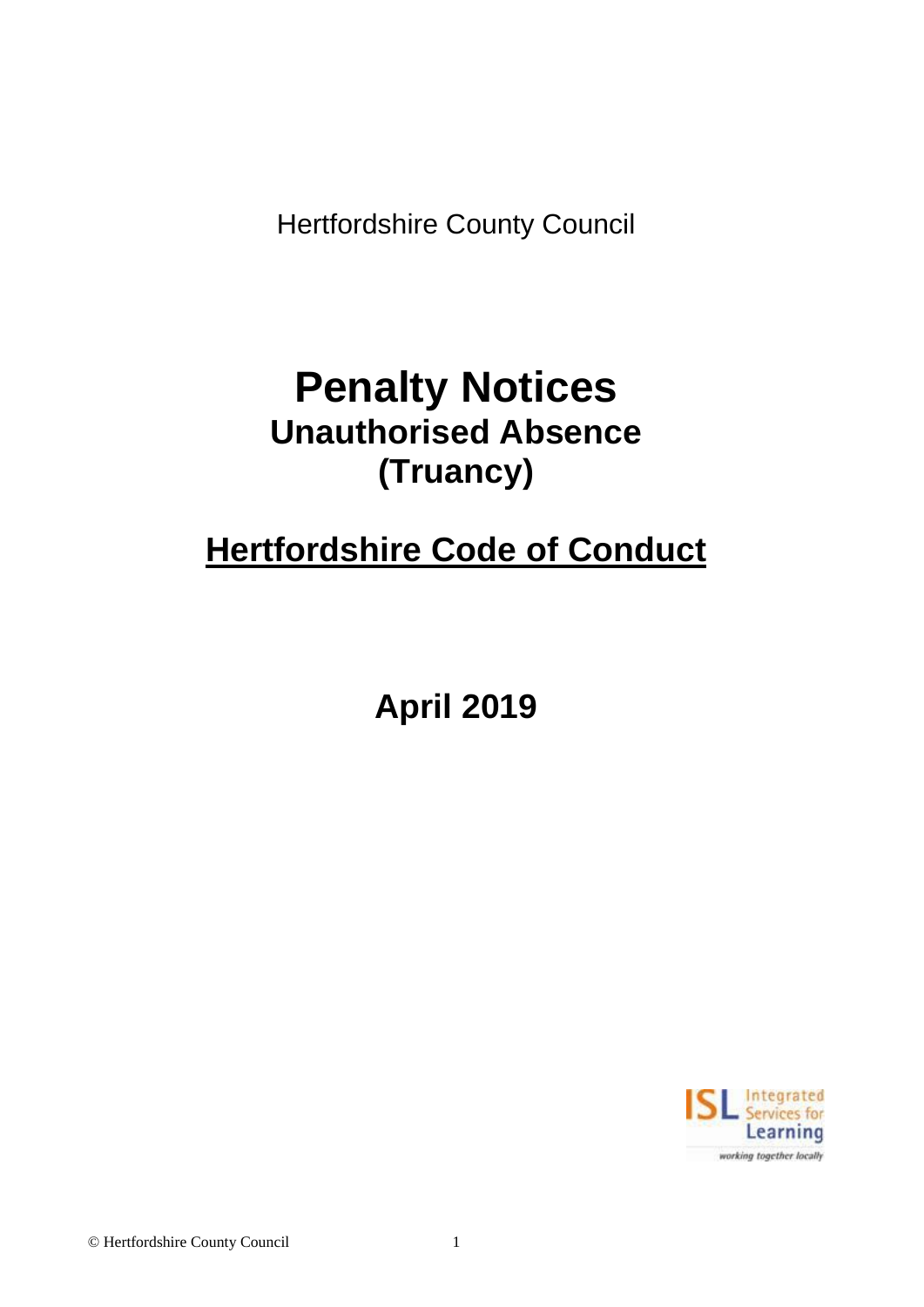# **1. Local Code of Conduct – Penalty Notices for Unauthorised Absence (Truancy)**

# **Introduction**

Section 23 of the Anti-Social Behaviour Act 2003 empowers the police, designated Local Authority Officers and Headteachers and Deputy and Assistant Headteachers authorised by them to issue penalty notices in cases of unauthorised absence (truancy) of pupils of statutory school age.

The government requires Local Authorities to issue a Code of Conduct to which all parties involved must adhere. Penalty notices may be issued only in accordance with the terms of the Code of Conduct.

The purpose of the Code of Conduct is to ensure that:

- the powers are applied consistently and fairly
- duplicate notices are not issued
- issuing a notice does not conflict with proceedings proposed or being taken by the Local Authority under section 444 of the Education Act 1996
- suitable arrangements are in place for the administration of the penalty notice scheme.

# **The Law**

Section 23 of the Anti-Social Behaviour Act 2003 added sections 444A and 444B to section 444 of the Education Act 1996. These sections introduced penalty notices as an alternative to prosecution and enable parents to discharge potential liability for that offence by paying a penalty. The Education (Penalty Notices) (England) Regulations 2007 set out the framework for the operation of the scheme.

All those defined as a parent under section 576 of the Education Act 1996 are considered to be parents for the purpose of these provisions.

As with prosecutions under section 444 of the Education Act 1996 a penalty notice may be issued to each parent liable for the offence in respect of each child.

Penalty notices apply to parents of children of compulsory school age who are registered pupils at maintained schools, academies, Pupil Referral Units (Education Support Centres), City Technology Colleges, Studio Schools, UTCs and any other alternative education provision arranged under section 19 of The Education Act 1996.

Parents cannot be prosecuted for the offence for which the penalty notice was issued until after the final deadline for payment has passed and the penalty remains unpaid. Parents cannot be convicted of that offence if the penalty is paid in accordance with the notice.

The Local Authority will retain any revenue from penalty notices to cover the administration of the scheme and any legal actions arising from it.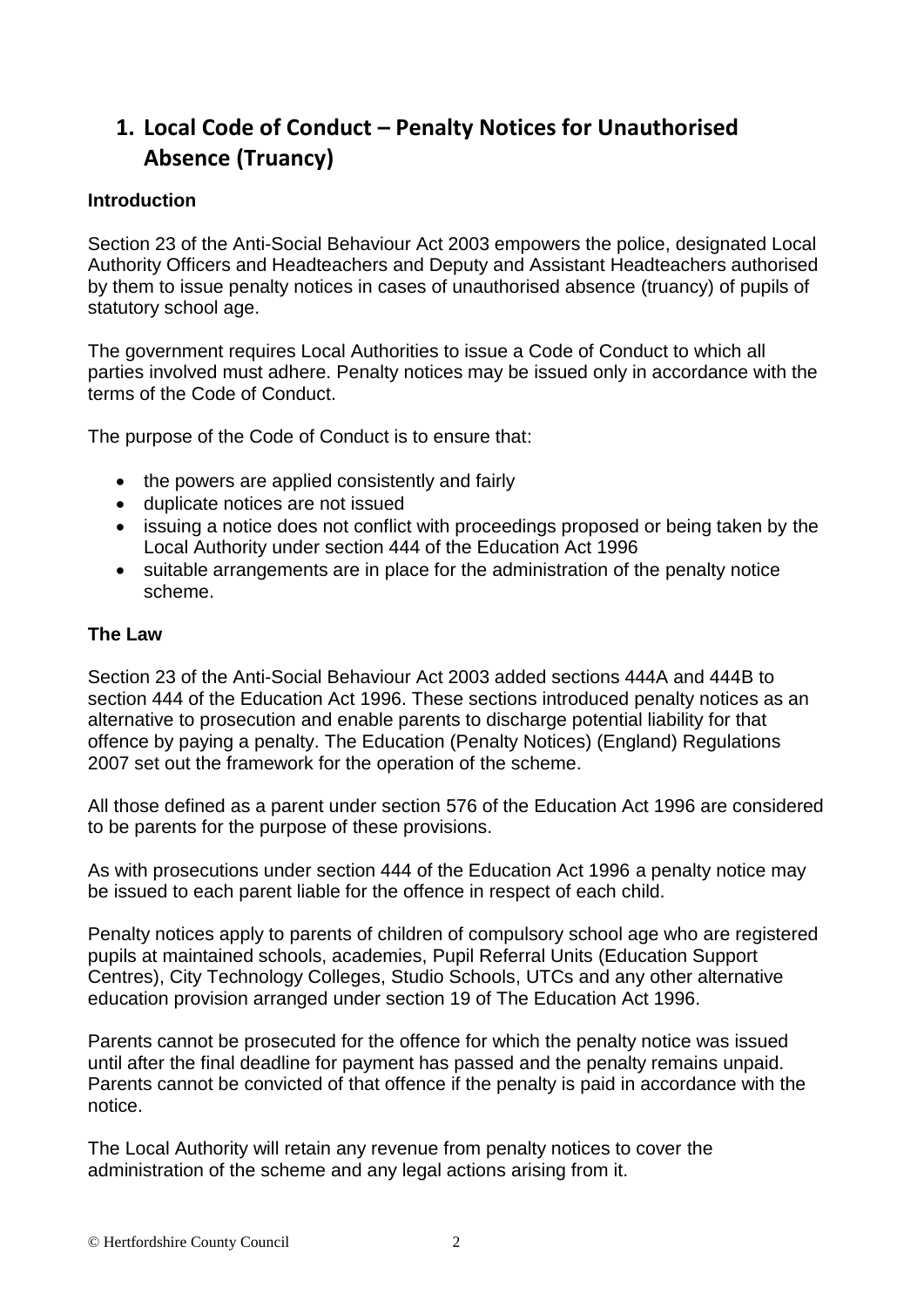# **Rationale**

Regular and punctual attendance is a legal requirement for pupils registered at schools, academies or other maintained or alternative provision.

A penalty notice may be a suitable intervention in circumstances of unauthorised absence where the school considers a parent is capable of securing their child's regular attendance. It may be particularly effective at an early stage before attendance problems become entrenched.

# **Circumstances in which a penalty notice may be issued**

- Penalty notices may only be issued in cases of unauthorised absence
- The pupil must have at least **15 sessions** (half days) unauthorised absence in the current and/or previous term
- The school must have sent a formal warning letter to each parent separately, addressed and on school headed paper. This must be sent by first class post.
- The purpose of the warning letter is to give a parent the opportunity to prevent further unauthorised absence, so should be sent as soon as unauthorised absence occurs.
- The formal warning letter must have been sent in the same term that the application for Penalty Notice is made.
- The school/academy/police or Local Authority Attendance Officer considers that issuing a penalty notice could avoid further absence
- Issuing a penalty notice does not conflict with any other legal action being taken
- Separate notices are issued to each parent in respect of each child.
- A maximum of **two** separate penalty notices will be issued to a parent within any twelve month period
- Penalty notices will be issued for pupils of compulsory school age, up to the end of the autumn term of year 11 – this is in order to ensure sufficient time to prosecute unpaid Notices
- A penalty notice will not be issued in respect of a pupil who is looked after by the Local Authority without the prior agreement of the Attendance Team Manager on behalf of the County Lead for Attendance
- Government guidance is clear that a Penalty Notice should not be issued unless the Local Authority is prepared to prosecute if it remains unpaid. The information contained in the application will form part of the evidence in any subsequent prosecution and therefore must be fully completed. If it is not, the Local Authority may decide not to issue the Notice.

# **Responsibilities of the Local Authority for issuing penalty notices**

Primary responsibility for issuing penalty notices rests with the Local Authority and may not be delegated. Schools, academies and the police may issue penalty notices if they wish to do so but any notices issued by them **must** comply with the Local Authority Code of Conduct and a copy of any penalty notice issued must be provided to the Local Authority.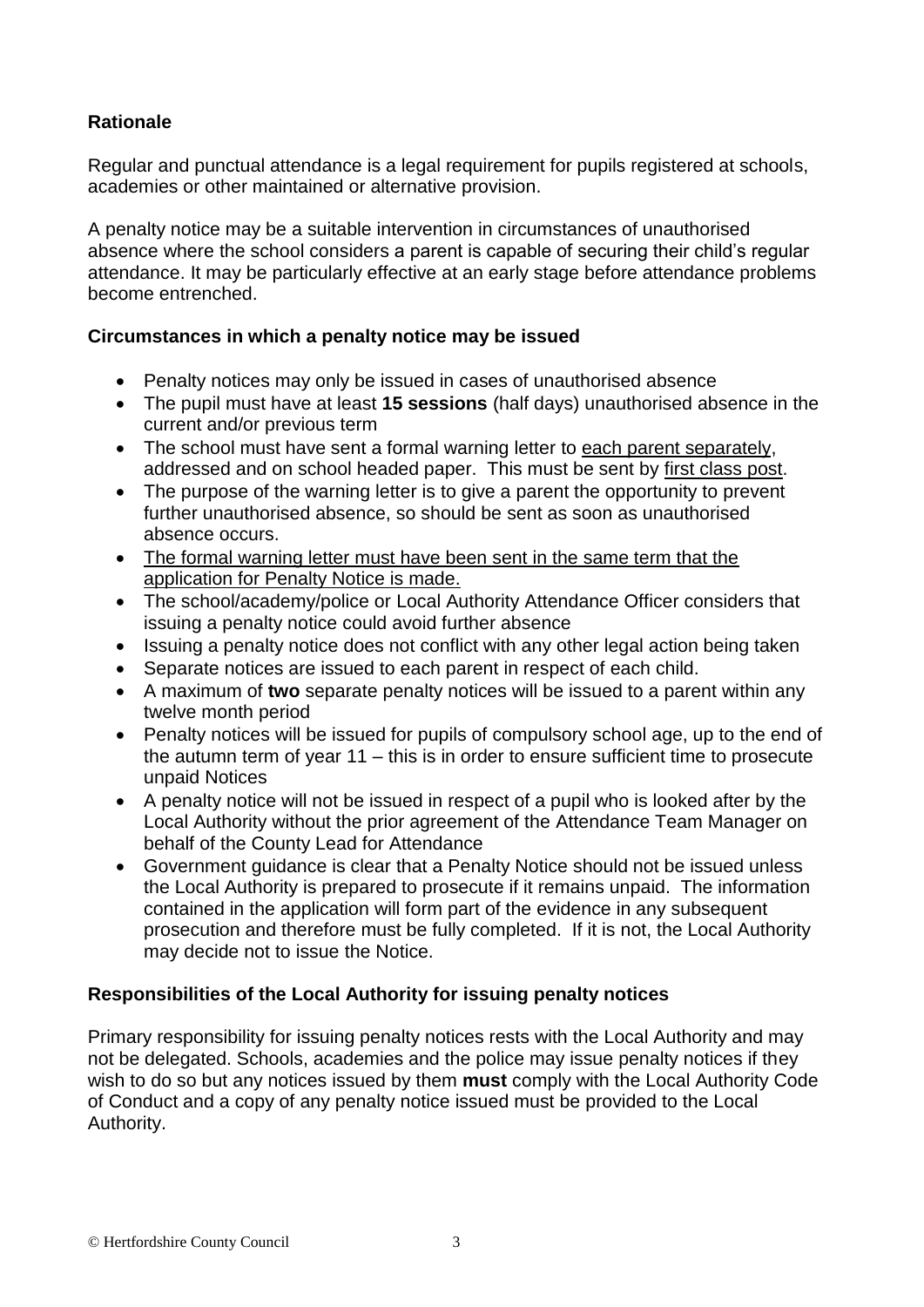In Hertfordshire all parties agree that the Integrated Service for Learning Attendance Teams administer the scheme and issue penalty notices on behalf of police, schools, academies and other settings to ensure fairness and consistency and in the event that subsequent legal action may need to be taken.

The Local Authority receives applications to issue penalty notices from schools, academies and the police. Penalty notices will be issued provided that:

- the circumstances of the absence meet the requirements of the Code of Conduct
- the information is provided in the specified manner
- the request is received not more than 10 school days after the final absence cited

The Local Authority retains revenue from the scheme to cover the costs of issuing and enforcing notices and prosecuting recipients who do not pay.

# **Appealing against the issue of penalty notices**

There is no statutory right of appeal once a penalty notice has been issued. The Local Authority may withdraw a notice if it has been issued incorrectly. If the penalty notice has been issued in accordance with Hertfordshire's Code of Conduct there is no facility to overturn the decision to issue the notice.

# **Effect of issuing penalty notices**

If the penalty is not paid in full before the expiry of the period for paying it the Local Authority named in the notice shall either institute proceedings against the recipient for the offence or shall withdraw the notice. The School/Academy will be required to provide a witness statement and must be prepared to attend court if required.

### **Payment of penalty notices**

The amount payable is £60 (per parent) if paid within 21 days or £120 (per parent) if paid after 21 days but within 28 days of receipt of the notice.

### **Separate notices are issued to each parent in respect of each child.**

Penalty notices are sent by first class post and are deemed to have been received on the second day after posting.

Arrangements for payment are detailed on the penalty notice and payment by cheque, postal order and by debit/credit card is accepted.

### **Withdrawal of penalty notices**

The Local Authority may withdraw penalty notices in circumstances where it determines that the notice:

- has not been issued in accordance with the Code of Conduct
- ought not to have been issued
- ought not to have been issued to the person named as the recipient